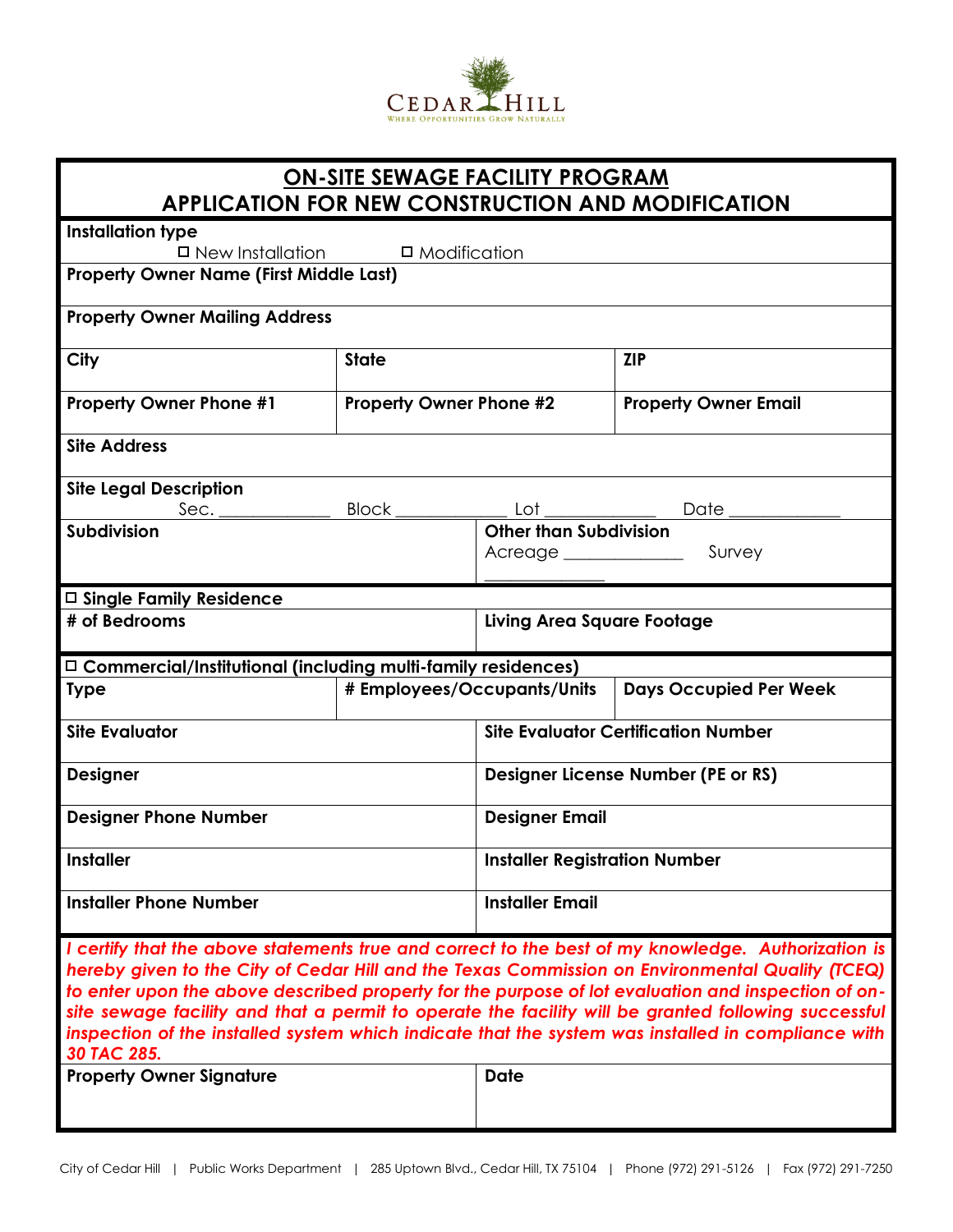

## **ON-SITE SEWAGE FACILITY PROGRAM TECHNICAL INFORMATION FOR PERMIT**

## *DO NOT BEGIN CONSTRUCTION PRIOR TO APPLICATION APPROVAL. UNAUTHORIZED CONSTRUCTION SHALL RESULT IN ENFORCEMENT INCLUDING BUT NOT LIMITED TO CIVIL OR ADMINISTRATIVE CITATIONS AND COURT PROCEEDINGS.*

| <b>Property Owner Name (First Middle Last)</b> |                |  |
|------------------------------------------------|----------------|--|
| <b>Site Address</b>                            |                |  |
| <b>Site County</b>                             |                |  |
| □ Dallas County                                | □ Ellis County |  |

| <b>Professional Design Required</b> |              |                                      |  |                             |            |
|-------------------------------------|--------------|--------------------------------------|--|-----------------------------|------------|
| $\Box$ NO                           | <b>D</b> YFS | If YES, professional design attached |  | $\Box$ NO                   | $\Box$ YES |
| <b>Sewer Pipe Material Type</b>     |              | Sewer Size of Pipe                   |  | Slope of Sewer Pipe to Tank |            |

| Daily Wastewater Usage Rate (Gallons Per Day) |  |
|-----------------------------------------------|--|
|-----------------------------------------------|--|

| <b>Water Savings Devices</b> |               |
|------------------------------|---------------|
| <b>D</b> NO                  | $\square$ YES |

| ┚ | . .<br>__ |
|---|-----------|
|   |           |
|   |           |

| $\Box$ Septic Tank               |                                                  |
|----------------------------------|--------------------------------------------------|
| <b>Septic Tank Dimensions</b>    | Septic Tank Liquid Depth (tank bottom to outlet) |
| <b>Septic Tank Size Required</b> | <b>Septic Tank Size Proposed</b>                 |

| $\Box$ Aerobic System               |                                    |
|-------------------------------------|------------------------------------|
| <b>Aerobic System Manufacturer</b>  | <b>Aerobic System Model Number</b> |
| <b>Aerobic System Size Required</b> | Aerobic System Size Proposed       |

# **Other Type (PLEASE ATTACH DESCRIPTION)**

| <b>Disposal System Area Required</b> | Disposal System Area Proposed |
|--------------------------------------|-------------------------------|
|                                      |                               |

| Additional Information (NOTE – This information must be attached for review to be completed) |  |
|----------------------------------------------------------------------------------------------|--|
| $\Box$ Site Evaluation                                                                       |  |
| $\square$ Planning Materials                                                                 |  |

| The attached checklist details those items that must be addressed under each of these categories. |
|---------------------------------------------------------------------------------------------------|
|                                                                                                   |

| <b>Designer Name (PRINT)</b>              | Date |
|-------------------------------------------|------|
|                                           |      |
| $\overline{\phantom{0}}$<br>$\sim$ $\sim$ |      |

| <b>Designer Signature</b> |  |  |
|---------------------------|--|--|
|---------------------------|--|--|